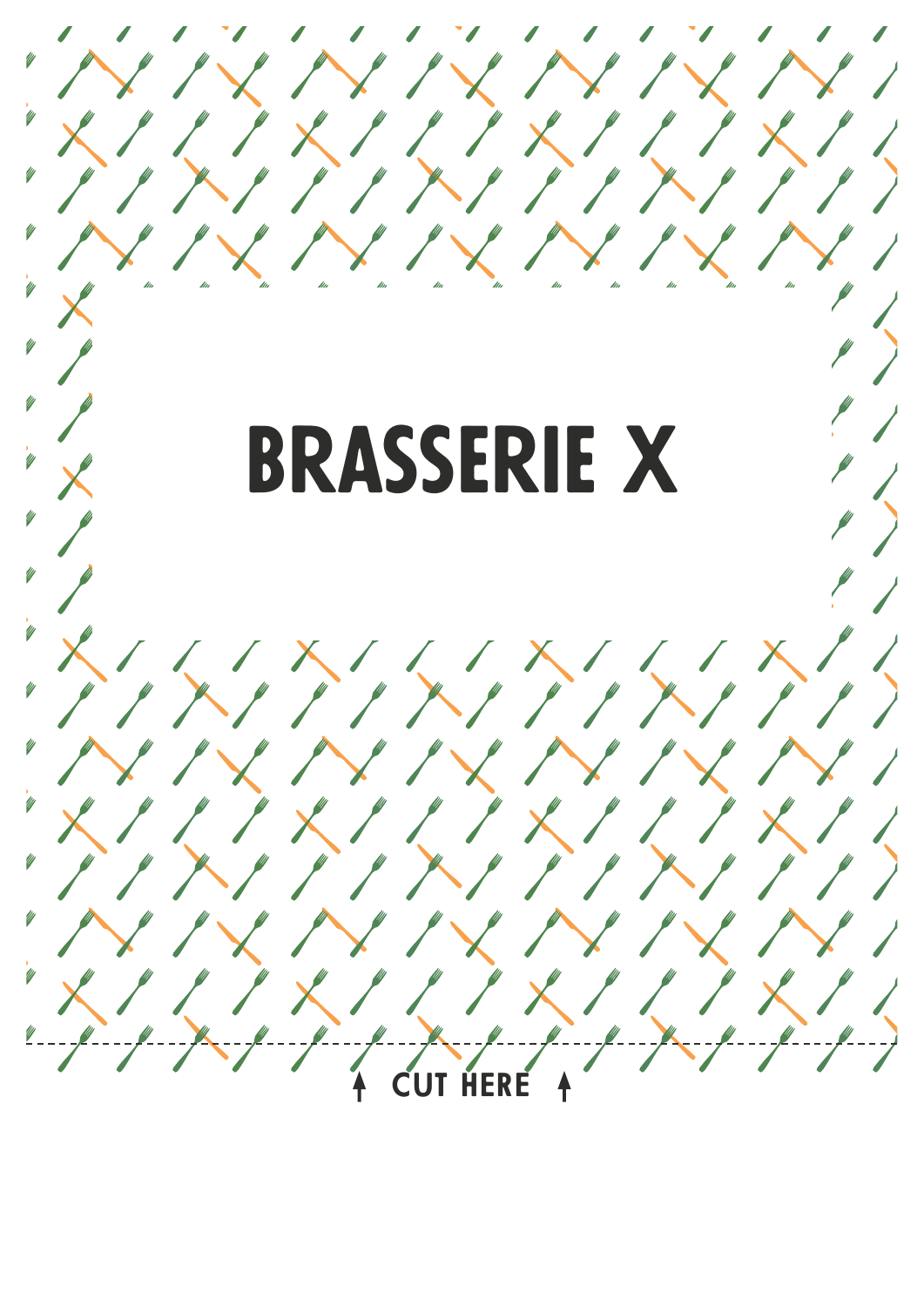### **DAGENS HUSMANN - 195KR**

#### **SERVERES MANDAG-FREDAG KL 16:00-19:00**

Se på tavla eller spør din servitør for mer informasjon

### **DAGENS 3-RETTER - 575 KR**

**VINPAKKE - 380 KR** Anbefalte viner til dagens 3-retter Se på tavla for info om meny

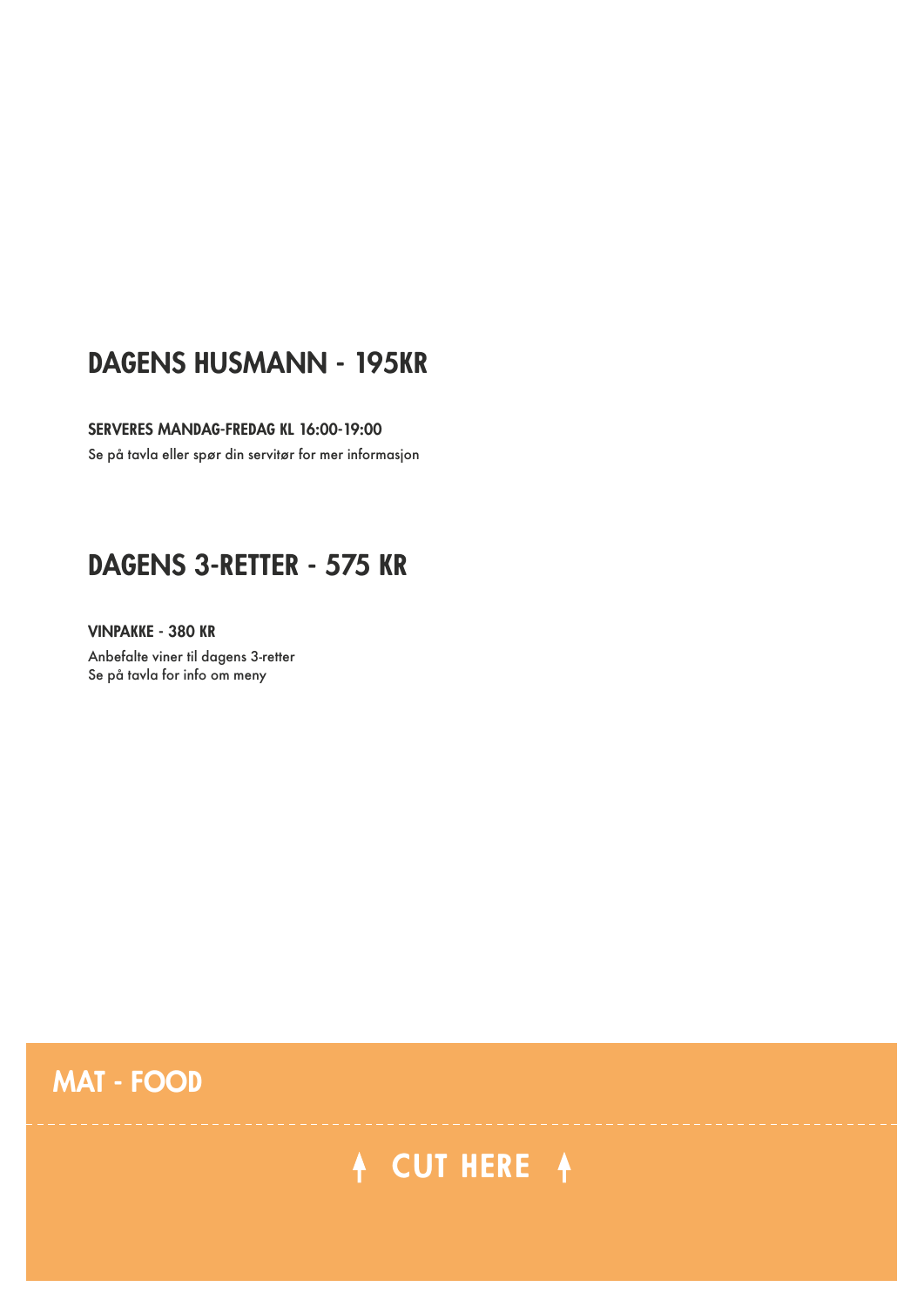### **SNACKS**

#### **OLIVEN - 69 KR**

**BRØD OG PISKET SMØR - 49 KR** (Gluten, melk)

# **FORRETT / HEL OG HALV**

#### **DAMPET BLÅSKJELL - 165 KR / 265 KR**

Serveres med surdeigsbrød og smør (Bløtdyr, melk, gluten) Steamed mussels with sour dough bread and butter

#### **TILVALG:**

- $\bullet$  Aioli 15 kr
- Pommes frites 25 kr

#### **RAMSALT FISKESUPPE -155 KR / 255 KR**

Kremet fiskesuppe med friske grønnsaker og variasjon av fisk.

(Fisk, melk, sulfitt, gluten i brød)

Creamy fish soup with fresh vegetables and a variation of fish

# **SMÅRETTER**

#### **RAMSALTFJØL - 205 KR**

Speket hvalkjøtt, røkt andebryst, pisket rørosrømme, syltet rødløk og knekkebrød

(Melk, gluten)

Cured meat of whale, smoked duck, whipped sour cream, pickled red onion and crispy bread

#### **CÆSARSALAT - 210 KR**

Serveres med hjertesalat, cæsardressing, kylling, parmesan, cherrytomater, krutonger og bacon

(Melk, gluten, egg)

Caesar salad with little gem lettuce, caesar dressing, chicken, parmesan, cherry tomatoes, croutons and bacon

#### **VEGANSK CÆSARSALAT - 195 KR**

Serveres med hjertesalat, cæsardressing, cherrytomater og krutonger

(Gluten)

Vegan caesar salad with little gem lettuce, caesar dressing, cherry tomatoes, and croutons

### **MAT - FOOD**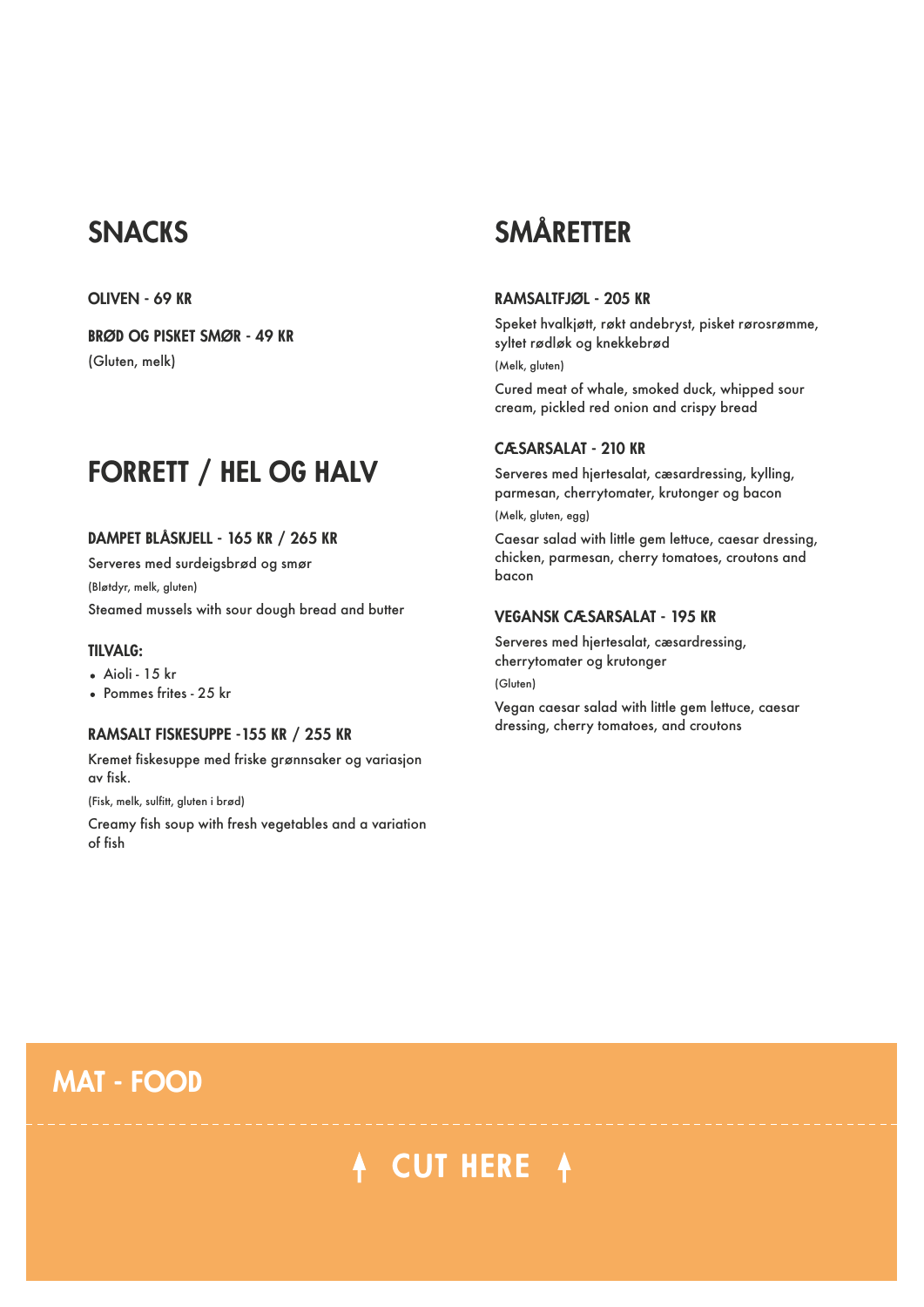### **HAMBURGER**

#### **BX BURGER - 235 KR**

Serveres i brioche, tomat, salat, karamellisert løk, cheddar, aioli og pommes frites

(Gluten-hvete, egg, melk, sennep)

Served in brioche with tomato, salad, caramellized onion, cheddar, aioli and pommes frites

#### **BX GRØNNE BURGER 2.0 - 235 KR**

Serveres på brioche med aioli, cheddar, tomat, salat, og pommes frites. Kan gjøres vegansk.

(Gluten)

Vegetarian burger with aioli, cheddar, tomato, salad, and pommes frites. Can be made vegan.

#### **OPPGRADER DIN BURGER**

- Søtpotetfries 25 kr
- Bacon 35 kr
- Bearnaisesaus 30 kr

#### **SIDES**

Søtpotetfries - 55 kr Blandet bladsalat med vinaigrette - 40 kr Bearniasesaus - 30 kr

(Melk, egg)

### **KJØTTRETTER**

#### **GRILLET TOMAHAWK STEAK 700G - 1000 KR FOR 2-3 PERSONER**

Serveres med bernaisesaus, potet og sesongens grønnsaker

(Melk, gluten, egg)

Grilled tomahawk steak with bernaise sauce, potatoes and vegetables of the season

#### **ENTRECÔTE 180G - 365 KR**

Serveres med pommes frites, bernaisesaus og sesongens grønnsaker

(Egg, melk)

Entrecôte steak with fries, bernaise sauce and vegetables of the season

### **FISK OG SKALLDYR**

#### **DAGENS FANGST FRA LOKALE FISKERE - 330 KR**

Retten settes sammen på bakgrunn av tilgang til råvarer og sesong.

(Fisk)

Fish of the day from local fishermen. Ask your waiter for more information

#### **TØRRFISK FRA VÆRØY - 350 KR**

Serveres med hollandaiseskum, gulrotpurè og potet (Fisk, melk, egg) Dried cod with hollandaise foam, carrot purè and

potatoes